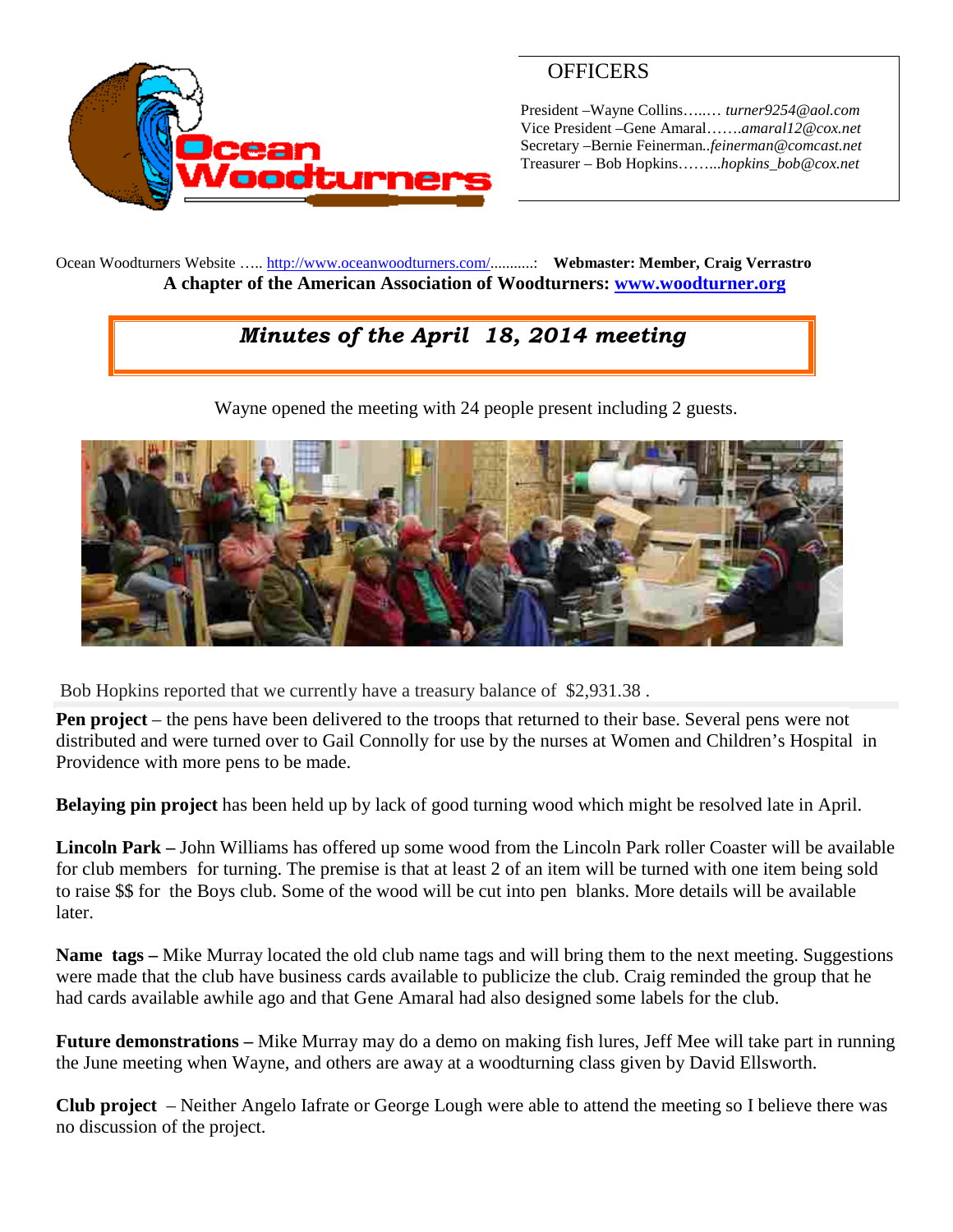At the February meeting, Ed Keenan brought in a carved horse which he thought could be the basis for the carousel animals needed for the club project.

His horse was carved on his CNC machine using 2 -  $\frac{3}{4}$ " thick Pine boards as an experiment. The horse is about 7" long from nose to tail and  $1\frac{1}{2}$  thick.

After the CNC machine was programmed it took about 2-3 hours to produce both sides of the full carving.

Other style horses and animals are possible with program changes.



#### **Demonstration** Corey Anderson gave a demonstration on turning Duck calls



Corey demonstrated the steps involved in making duck calls. Pictured are 3 Duck calls and a duck call insert. I was not present at the meeting, and the members at the demonstration concentrated on his demo, so no notes were taken.

I Googled "how to make a duck call out of wood" and got a page that listed many Internet links to ways of making duck calls.

A Youtube search [https://www.youtube.com/results?search\\_query=duck+calls](https://www.youtube.com/results?search_query=duck+calls) will bring up many videos on duck calls and how to make them.

Most of the major woodturning suppliers can be accessed on the Internet to find duck call kits. The kits may be just sound makers, bushings for using pen mandrels, wood blanks, and Craft Supplies offers a 2 day course this Fall on turning duck calls.

Woodcraft lists a book [http://www.woodcraft.com/Product/2005580/16819/Turning-Custom-Duck-and-Game-](http://www.woodcraft.com/Product/2005580/16819/Turning-Custom-Duck-and-Game-Calls.aspx)[Calls.aspx](http://www.woodcraft.com/Product/2005580/16819/Turning-Custom-Duck-and-Game-Calls.aspx) for \$19.95 which is also available at Amazon.com for less( \$<11 plus shipping).

[http://www.woodturningonline.com/Turning/Turning\\_projects.php?catid=34](http://www.woodturningonline.com/Turning/Turning_projects.php?catid=34) has a complete article on making a duck call including making, fitting, and tuning the reed - Don Dennis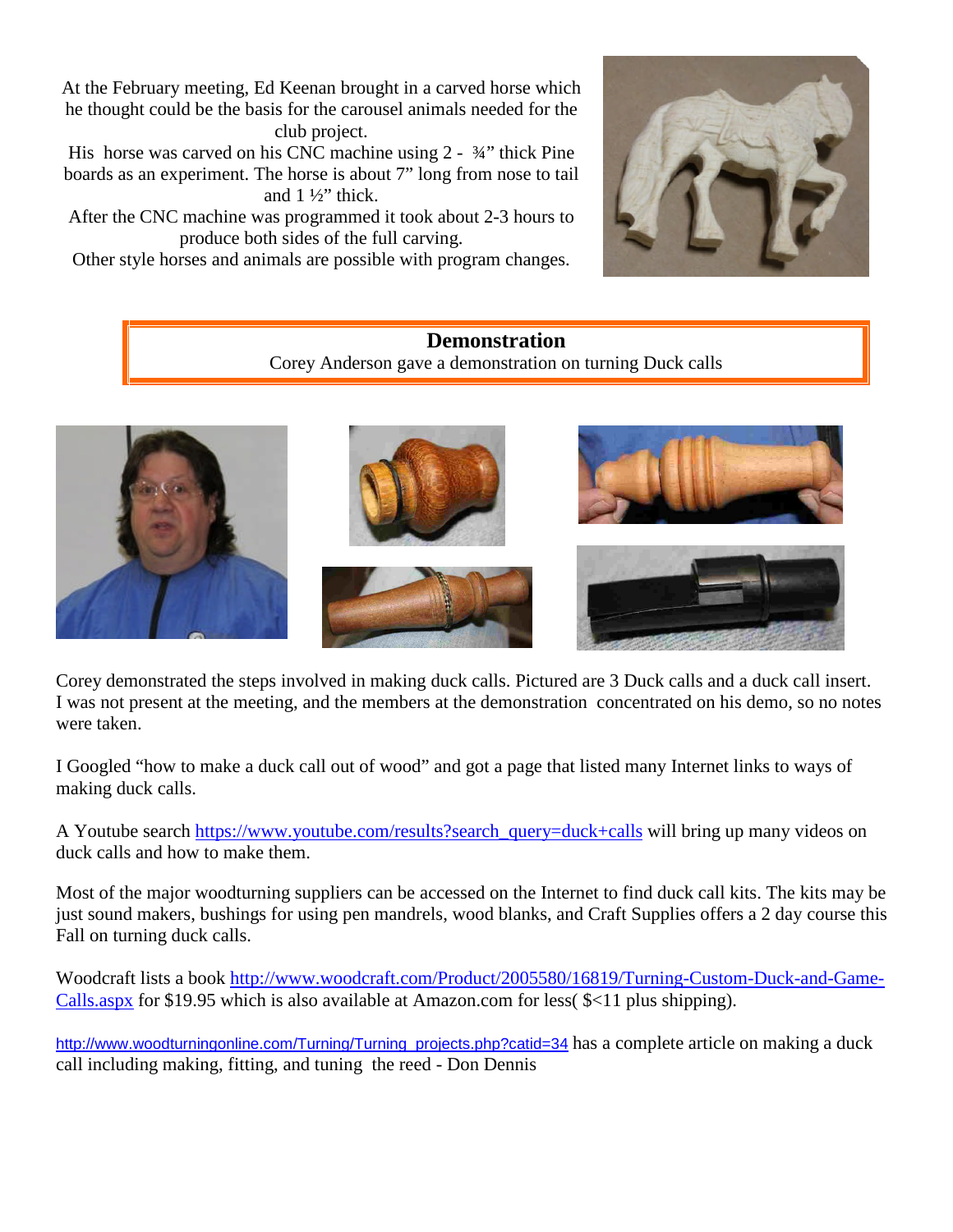### **Show and Tell**



Paul Tavares showed a Segmented platter and matching bowl using Basswood and a Segmented vessel with a zigzag feature ring from wood that Mike Murray gave him and he thinks it is Papega



Gail Connolly – "*This is my first mini basket. It is also my first time using a water-based finish versus oil-based poly"*.



Jeff Mee showed 7 bowls made from a pine tree that fell into a lake in NH. It was under water for about 12-15 years. All are finished w/Watco natural oil finish.



Joe Doran showed a 12" bowl of White Ash finished with Walnut oil. The wood came from some trees that were felled in Hurricane Irene.







John Chakuroff- showed a large Segmented Vase that used Purpleheart, rock Maple, and Ebony, Wedding Goblet *("I have made 292 wedding goblets since l984")*, and an Off center turned baseball bat the bat is marked on each side – one for Left Field, the other for Right Field. There was also a second bat *(but no picture)* that included a compartment to hold "pills"